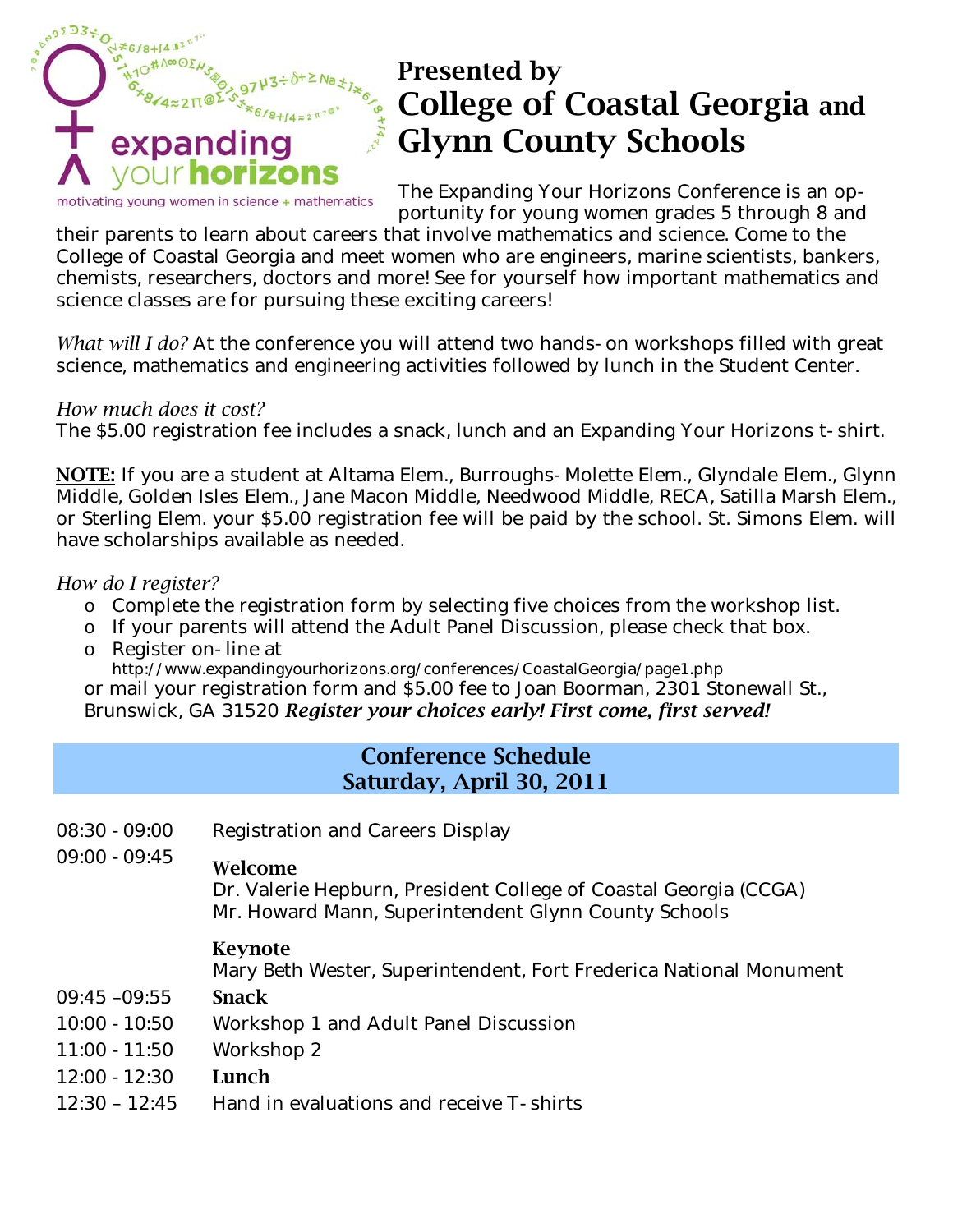## **10:00 – 10:50 Adult Panel Discussion**,

#### *Conference Center*

The Adult Panel Session is an opportunity for parents to learn how they can promote the participation of their daughters in mathematics, science, allied health and engineering. The panelists will describe their own careers, including how the math and science classes they took in high school and college helped them get where they are today. The session will also include a question and answer period to allow further discussion of topics of interest.

## *For more information:* boormanj@glynn.k12.ga.us 912-222-1109

#### **Workshop Sessions**

## **1. Bubbly Bakers (Room HS 310)**

Ever wonder what makes bread rise or where all those holes in bread come from? Join us in the microbiology lab to see how yeast that are too small to be seen with the naked eye, make gas and acid when they eat sugars!

*Jennifer Hatchel, Ph.D., Assistant Professor of Biology, CCGA* 

## **2. Career Options in Nursing (Room HS 211)**

Learn how science and math are related to nursing. Hands-on activities will demonstrate the roles of nursing in a variety of patient care settings.

*Diane Denton, RN MSN, Assistant Professor of Nursing, CCGA and Beverly Rowe, RN MSN Associate Professor of Nursing, CCGA* 

## **3. From Pine Stumps to Lipstick (Room SB 252)**

Have you ever noticed the big plant at the end of the St. Simons Causeway with hundreds of pine stumps piled up? This place is called Pinova, and they do make unbelievable things from those pine stumps. We will start out with wood chips and work together to extract the special chemicals from them, and then we'll use these chemicals to see how sports drinks, chewing gum, and other everyday products are made!

*Christy Stager, Pinova* 

# **4. Fun with Acids and Bases (Room HS 311)**

Girls will act like real chemists. They will carry out a colorful experiment using chemical indicators and a pH meter to reveal which household chemicals are acids and which are bases then an activity that will allow the students to determine the percentage of acetic acid in different types of vinegar.

*Dr. Andrea Wallace, Professor of Chemistry, CCGA*

# **5. Global Positioning System Treasure Hunt! (Room SB 190A)**

Learn about Geographic Information Systems (GIS) and Global Positioning Systems (GPS) and how they work. We will use the GPS to do geocashing, a GPS treasure hunt! *Robi Gray, Director 4-H Glynn County* 

## **6. Logically Correct Reasoning (Room SB 261)**

This session uses puzzles to talk about the importance of logically correct reasoning in all kinds of endeavors, especially academic ones. Girls will look at puzzles involving correct and incorrect reasoning with the purpose of learning to tell the two apart.

*Catherine Culver, PhD, Asst. Professor of Philosophy, CCGA*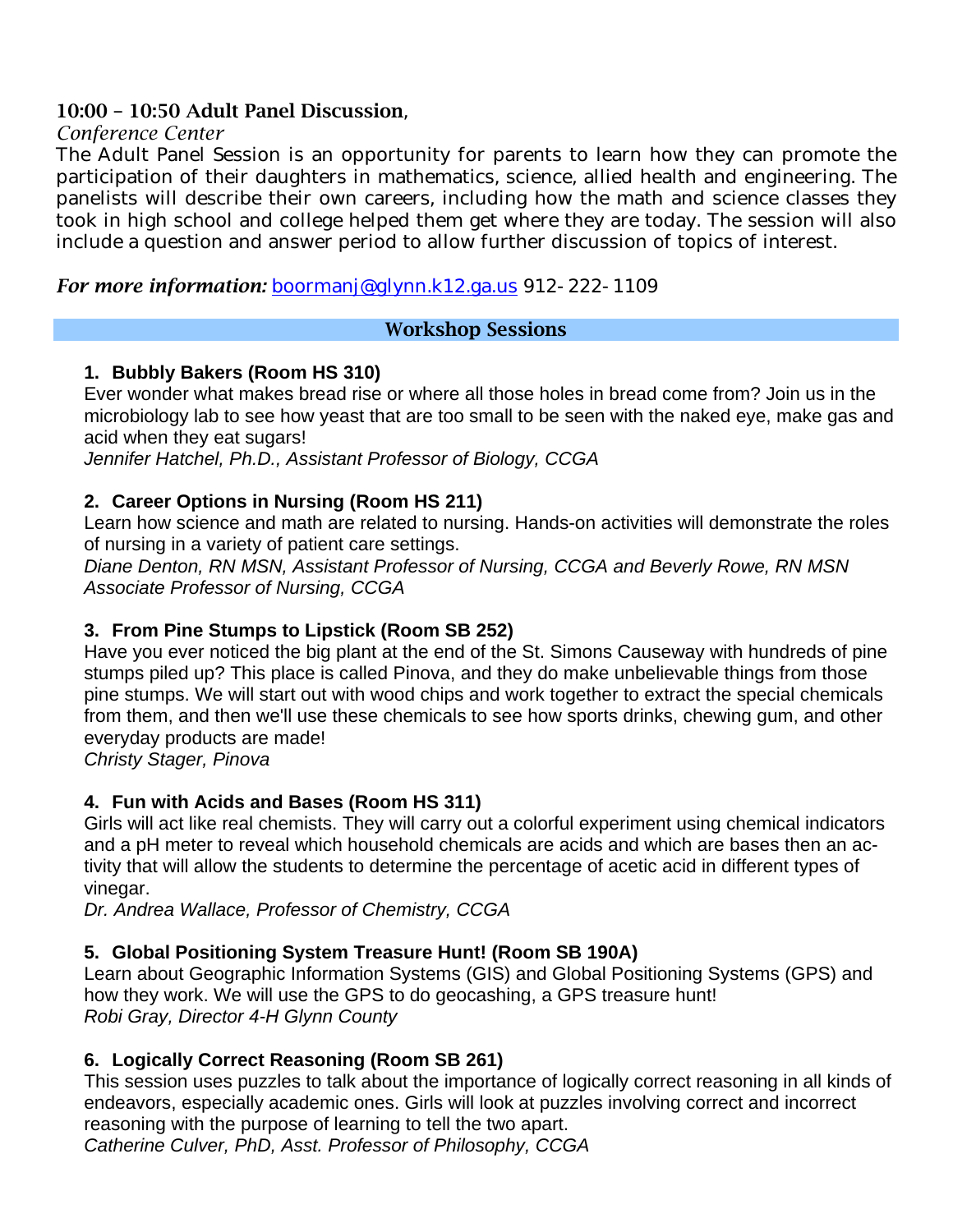# **7. Looking Into Radiologic Science (Room HS 109/13)**

Girls will view digital images and learn how they are used to diagnose health problems. Phantoms and radiographic items will be available for students to view as they learn about the profession of radiography.

*Bonnie M. Tobias, Director of Radiologic Technology, CCGA* 

## **8. Monsters Inside Me (Room HS 308)**

You will learn about the parasites that thrive in our community through actual case studies. *Robin Bradshaw, Instructor of Clinical Laboratory Science, CCGA* 

## **9. New in Brunswick; Air Evac Lifeteam (Altahama Room)**

Air Evac Lifeteam will present hands on experiences for girls who may be interested in career fields in emergency medicine. Presenters are flight paramedics, nurses or pilots who fly critically ill or injured patients to the closest most appropriate medical facilities. *Charles Wilson, Air Evac Lifeteam* 

## **10. It's in Your Brain (Room SB 283C)**

Did you wonder why some images are absolutely impossible to comprehend, why no matter how long you stare at them they refuse to make sense? In this session, girls will have the chance to encounter some amazing optical illusions and learn how the brain works hard to bring meaning to these tricky visual puzzles.

*Carla Bluhm, Ph.D., Assistant Professor of Psychology, CCGA* 

## **11. Pathology Can Be Gross (Room HS 315)**

Pathologists' Assistant, through some real life experiences. Representative sections of real human body parts/organs will be displayed showing the pathology of disease. *Michael Mazzotta, PA(ASCP) and Barbara Mazzotta, MT(ASCP)PA* 

## **12. Physics and Fun Everywhere! (Room 286)**

Girls will investigate every day examples of gravity such as balancing. They will investigate the relationship of sound and waves and how waves are transmitted. Lastly the girls will learn the wonders of electric charge and magnetism.

*Ntungwa Maasha, Ph.D. Professor of Physics, CCGA*

## **13. Polymers Are Slimy (Room SB 250)**

Nontoxic, washable and perfectly safe to handle slime that you will make for yourself! Learn the basics of polymers in a fun hands-on activity that you get to take home. *Leon Gardner, CCGA*

## **14. Science and Math Can Be Fun! (SB 190B)**

Learn how science and math apply their understanding of basic concepts to make their courses interesting. Students will be making candy as a creative means for demonstrating physical and/or chemical changes to substances. **Please note: Peanut butter is used in this activity!**  *Sara Hartman, Instructor, CCGA* 

## **15. Sea Turtle Rescue 911 (Room SB 274)**

We will present our most popular program for upper middle school children. Sea turtle rescue 911 allows children to work together to solve mock sea turtle injury cases. The plush sea turtle patients used in this program have a variety of injuries from boat strikes to issues with extreme cold. This program helps to show a unique career as well as promote critical thinking. *Teddy Ivey, Georgia Sea Turtle Center*